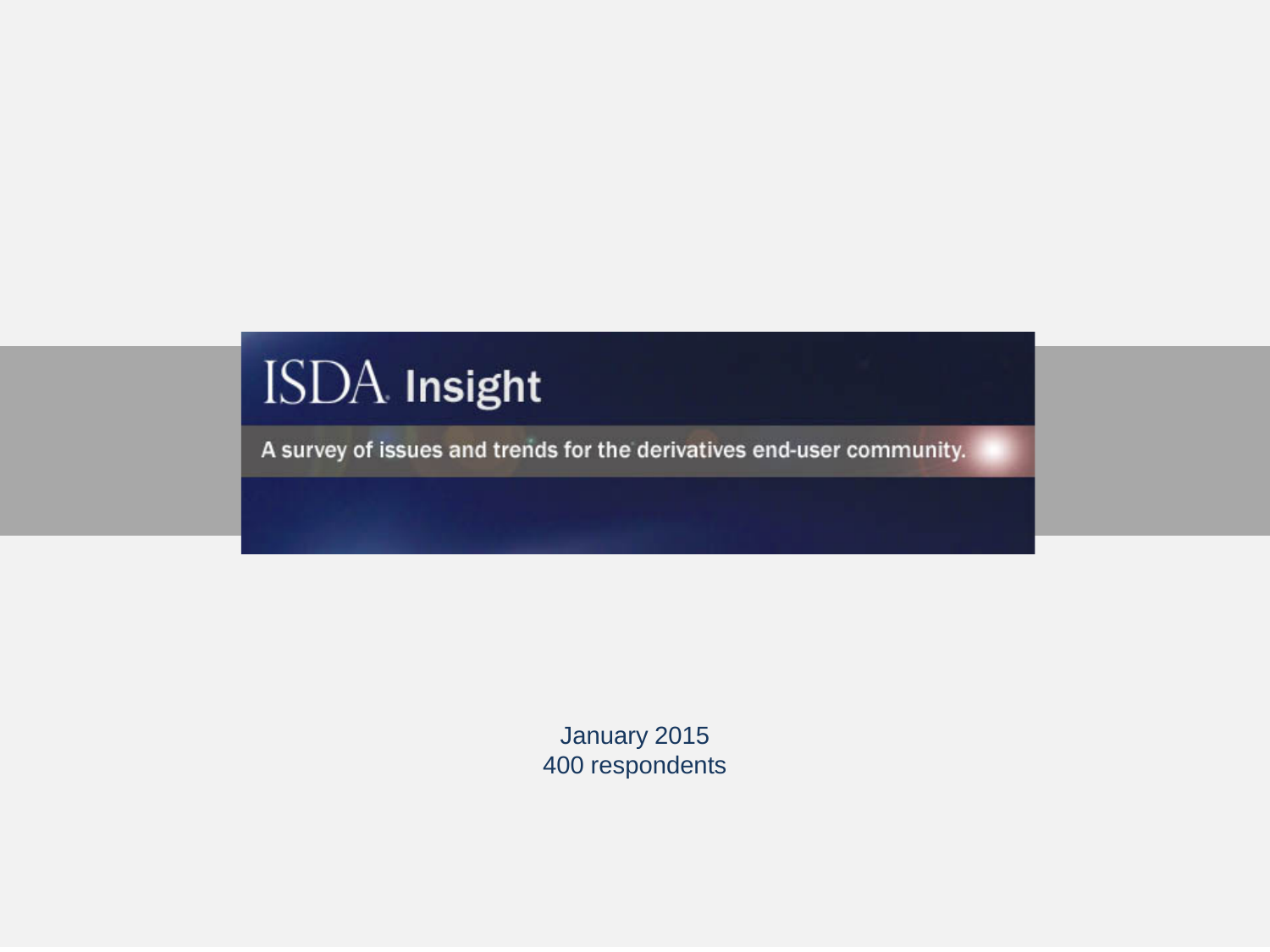# **1. How would you describe the organization for which you work?**



| $\Box$ 1 - Non-financial corporate                                                                | 23.50% (94)   | $\Box$ 2 - Financial institution (bank<br>end-user, insurer, finance<br>company) | 34.25% (137)  |
|---------------------------------------------------------------------------------------------------|---------------|----------------------------------------------------------------------------------|---------------|
| □ 3 - Asset manager (institutional<br>investor, mutual fund or<br>alternative investment manager) | 22.50% (90)   | $\Box$ 4 - Government/sovereign                                                  | $6.00\% (24)$ |
| $\Box$ 5 - Energy company                                                                         | $9.25\%$ (37) | $\Box$ 6 - Other (please specify)                                                | $4.50\%$ (18) |



1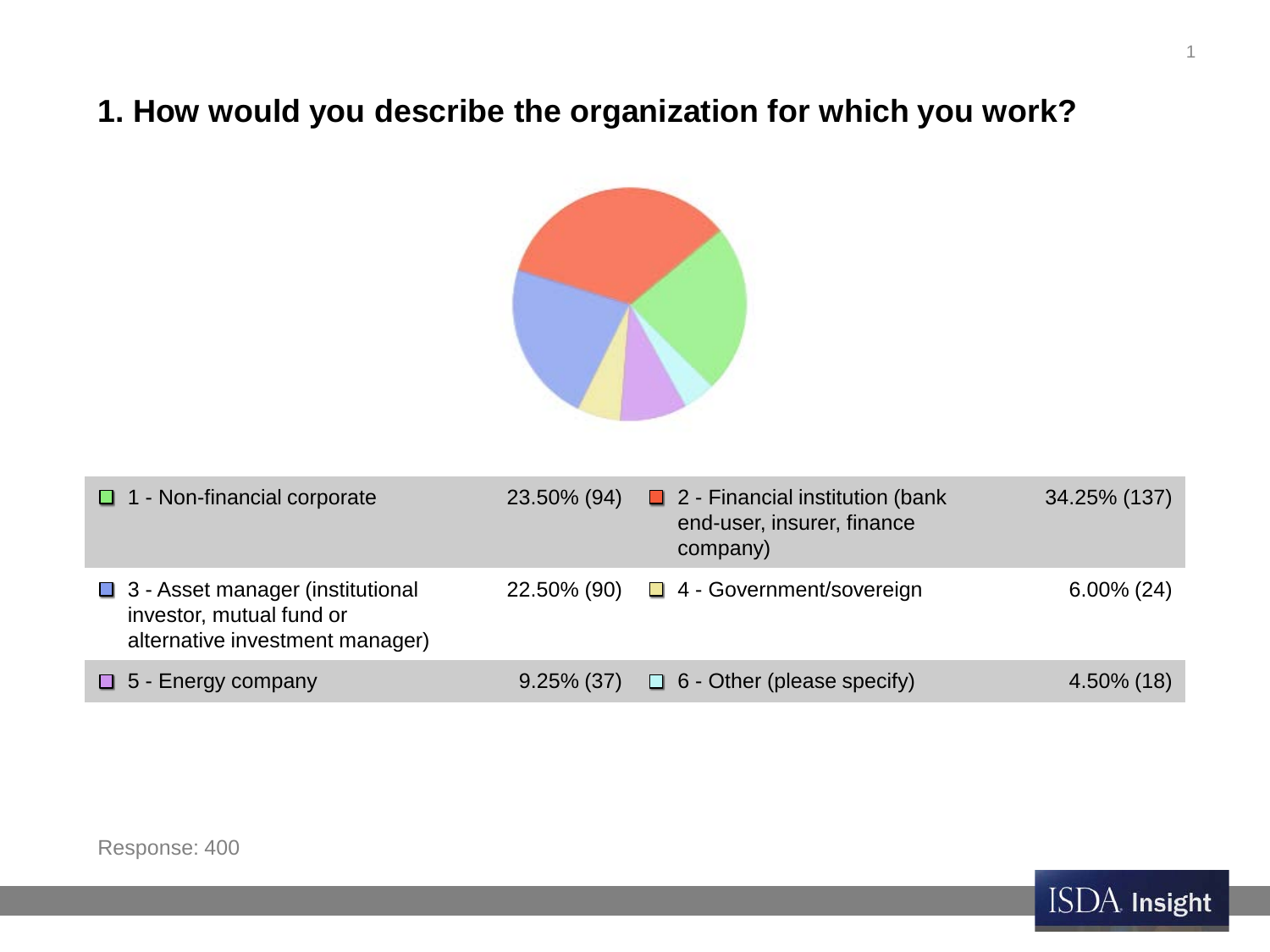# **2. Where is the organization for which you work headquartered?**



| $\Box$ 1 - Africa      |                               | 1.02% (4) $\Box$ 2 - Asia-Pacific   | $3.31\%$ (13) |
|------------------------|-------------------------------|-------------------------------------|---------------|
| $\Box$ 3 - Australia   |                               | 1.78% (7) $\Box$ 4 - Eastern Europe | $1.78\%$ (7)  |
| $\Box$ 5 - Europe      | 38.93% (153) $\Box$ 6 - Japan |                                     | 4.07% (16)    |
| $\Box$ 7 - Middle East |                               | $0\%$ (0) $\Box$ 8 - North America  | 46.56% (183)  |
| 9 - South America      | $2.54\%$ (10)                 |                                     |               |

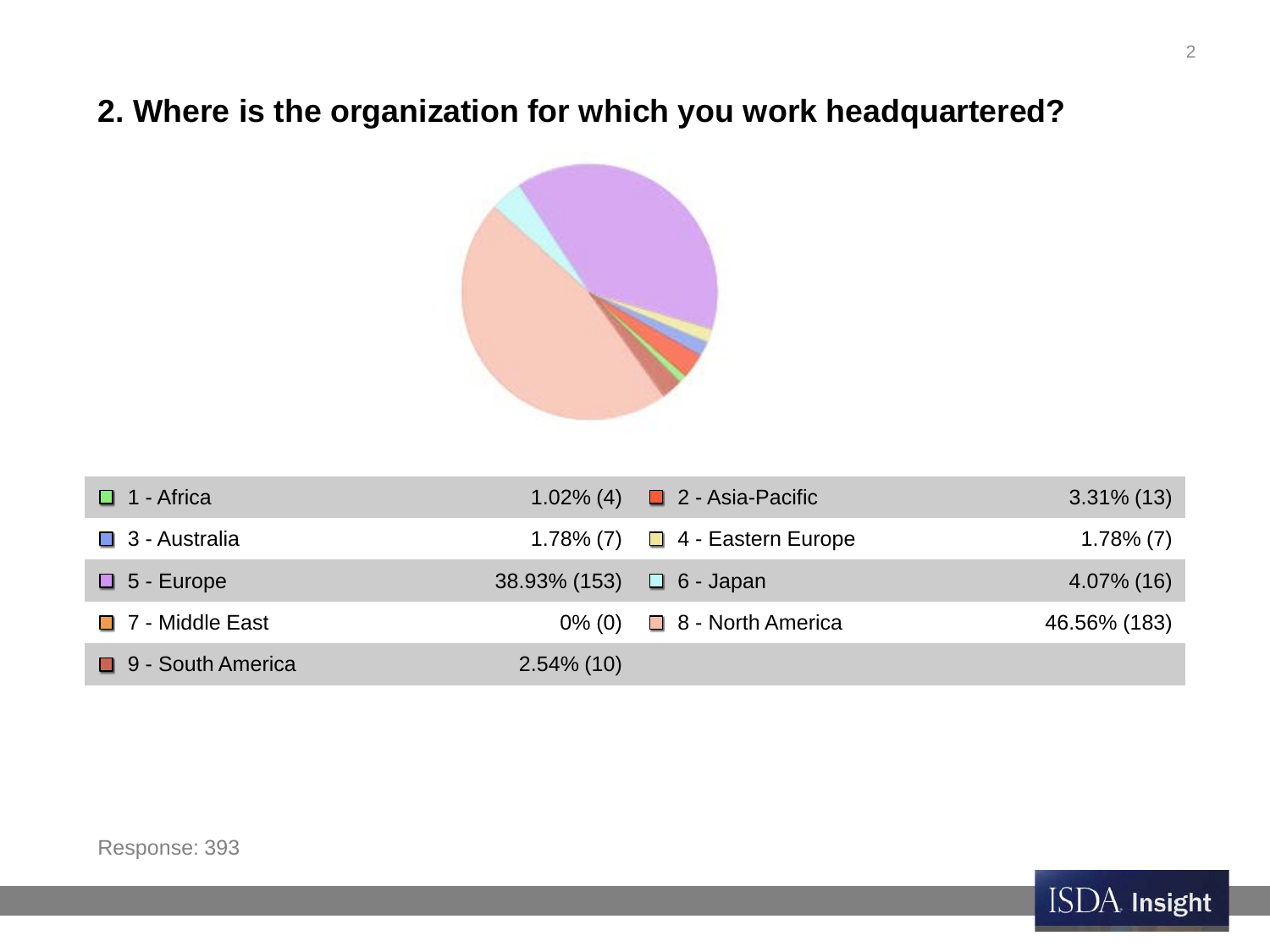**3. How many OTC derivative transactions does your firm transact each year?**



| $\Box$ 1 - 0-10                | 17.19% (66) $\Box$ 2 - 11-50 |                                     | 15.10% (58)  |
|--------------------------------|------------------------------|-------------------------------------|--------------|
| $\Box$ 3 - 51-100              |                              | 8.07% (31) $\Box$ 4 - More than 100 | 47.66% (183) |
| $\Box$ 5 - No opinion/Not sure | 11.98% (46)                  |                                     |              |

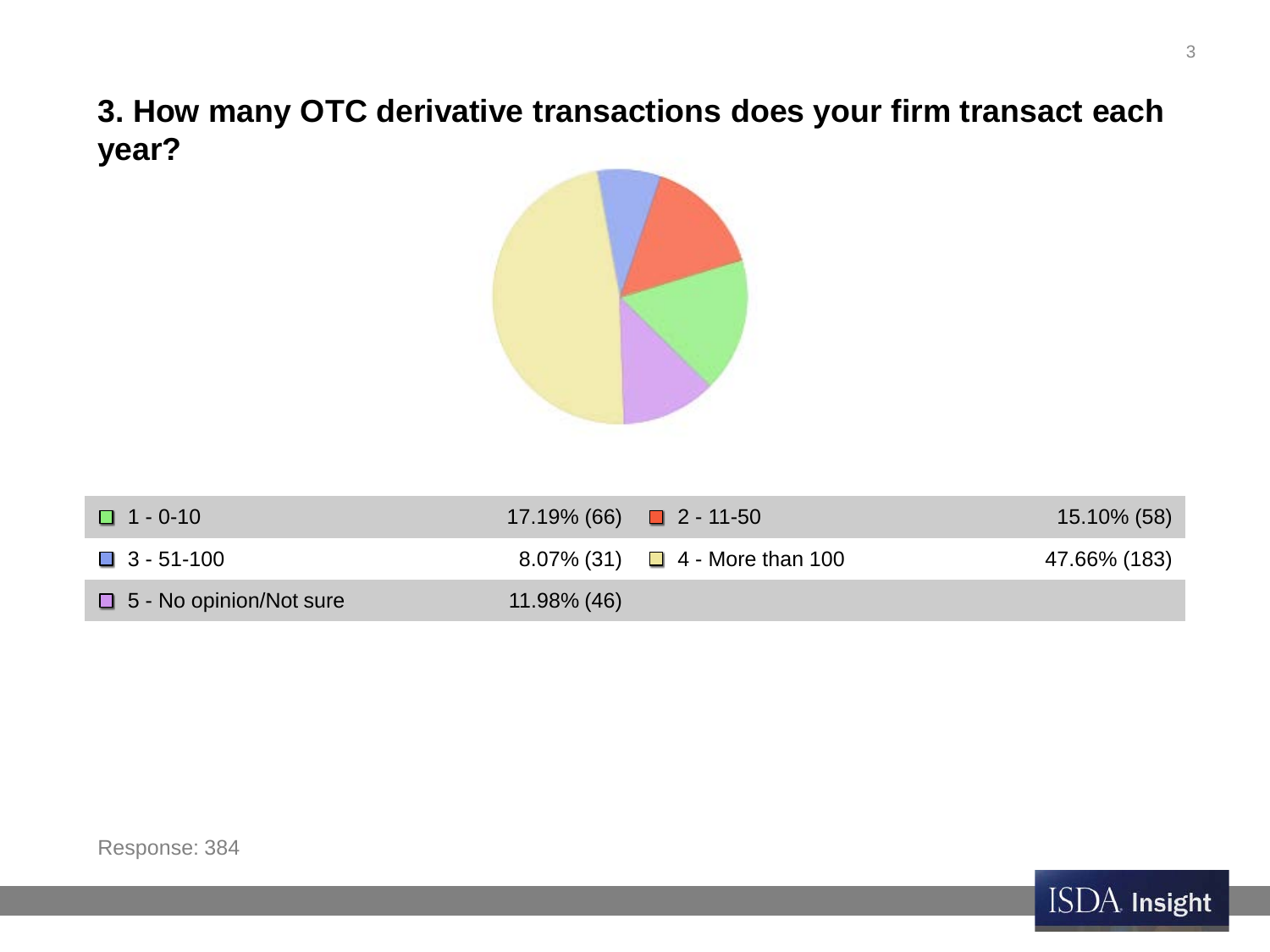**4. As an end-user of derivatives, is your firm subject to regulations that mandate the posting of initial margin and variation margin for noncleared swaps beginning in December 2015?**



| $\Box$ 1 - Yes, we are subject to the<br>margin rules |              | 35.83% (134) $\Box$ 2 - No, we are not subject to the<br>margin rules | 31.28% (117) |
|-------------------------------------------------------|--------------|-----------------------------------------------------------------------|--------------|
| $\Box$ 3 - No opinion/Not sure                        | 32.89% (123) |                                                                       |              |



4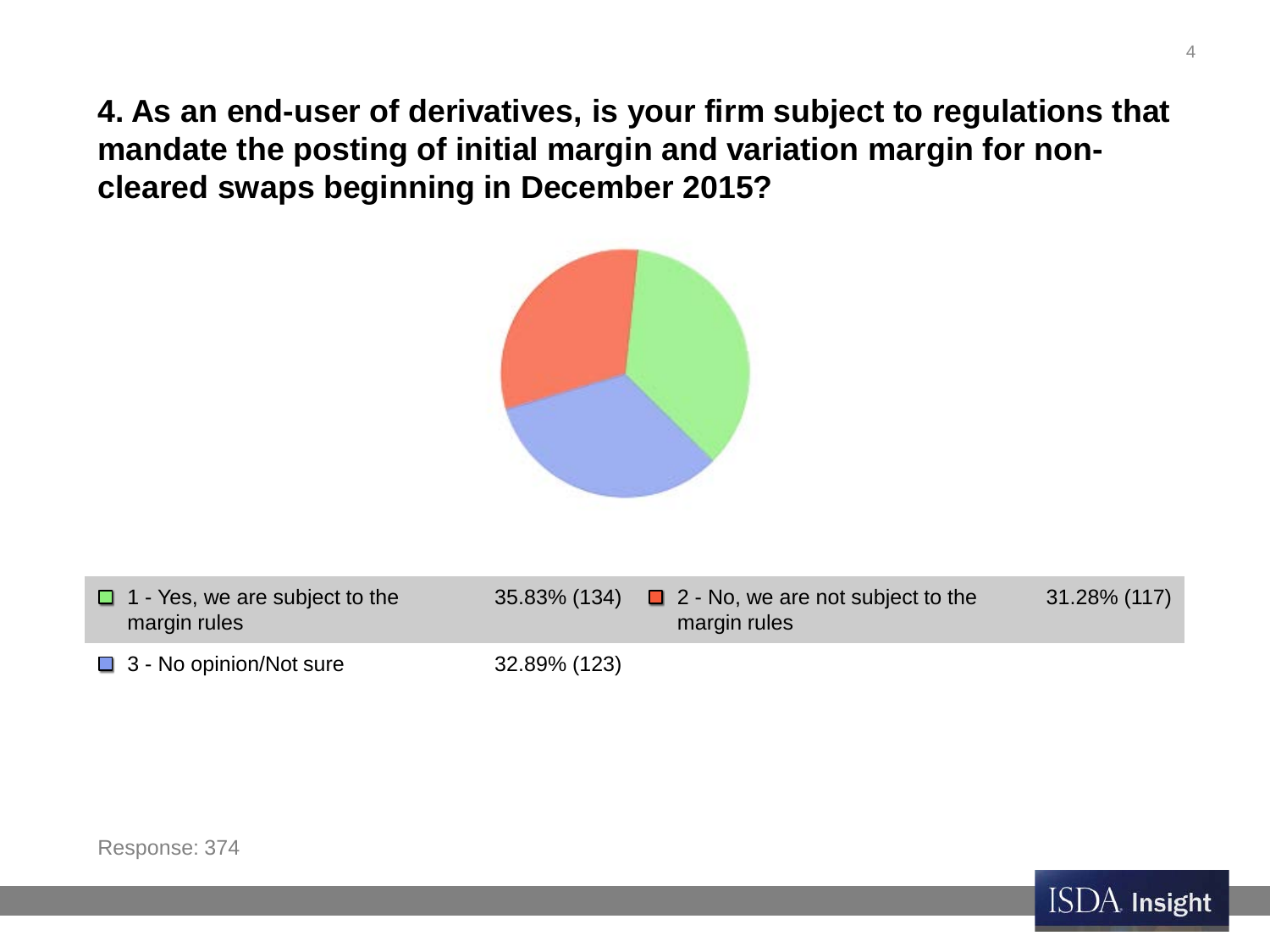# **5. If your firm is subject to the margin rules, are you concerned about your ability to comply with the new requirements beginning in December 2015?**



| $\Box$ 1 - Very concerned       | 22.58% (28) $\Box$ 2 - Somewhat concerned  | 41.94% (52) |
|---------------------------------|--------------------------------------------|-------------|
| $\Box$ 3 - Not at all concerned | 25.00% (31) $\Box$ 4 - No opinion/Not sure | 10.48% (13) |



5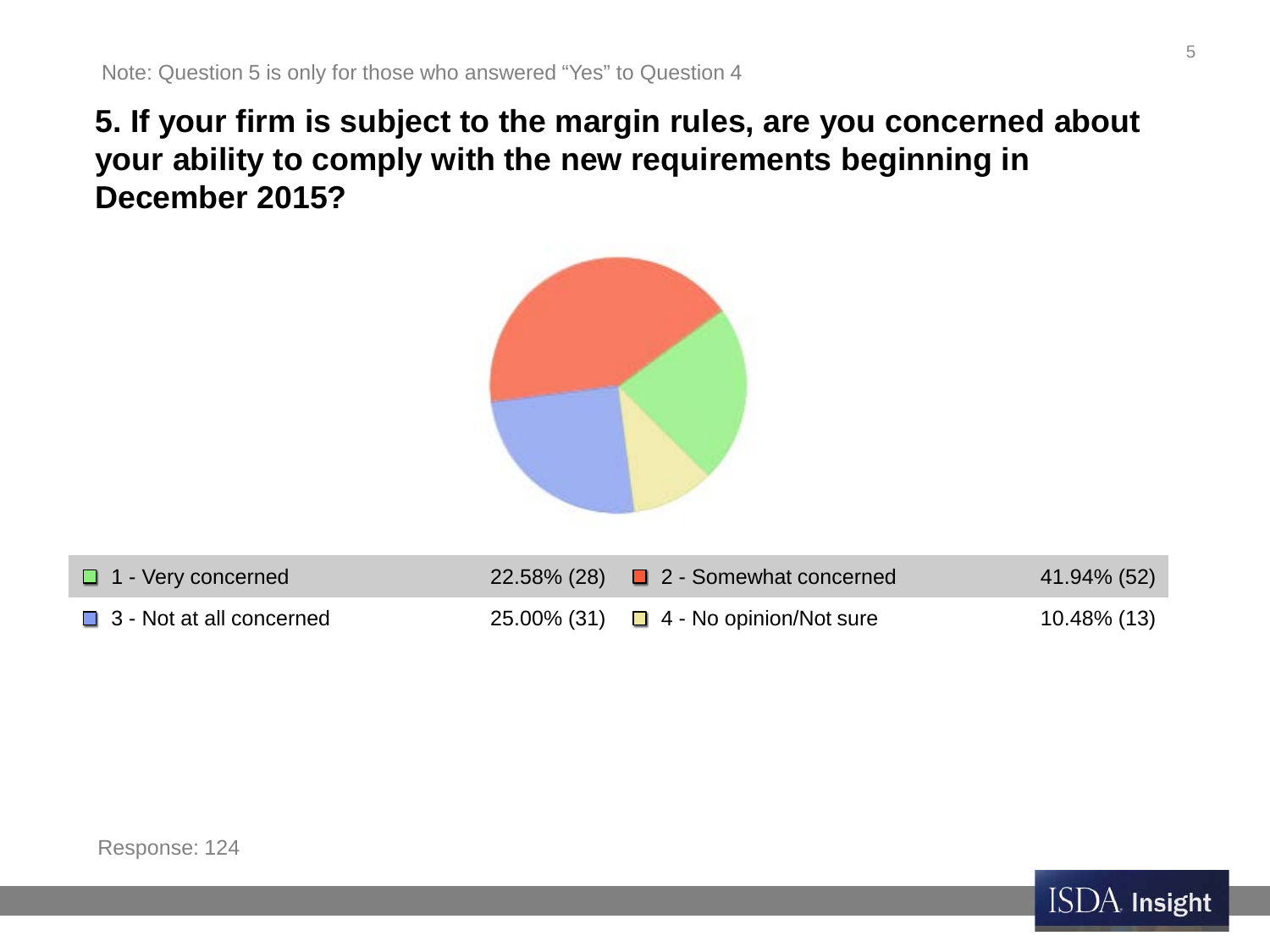## **6. What impact is the current state of regulations in the following areas having on your ability to manage risk?**



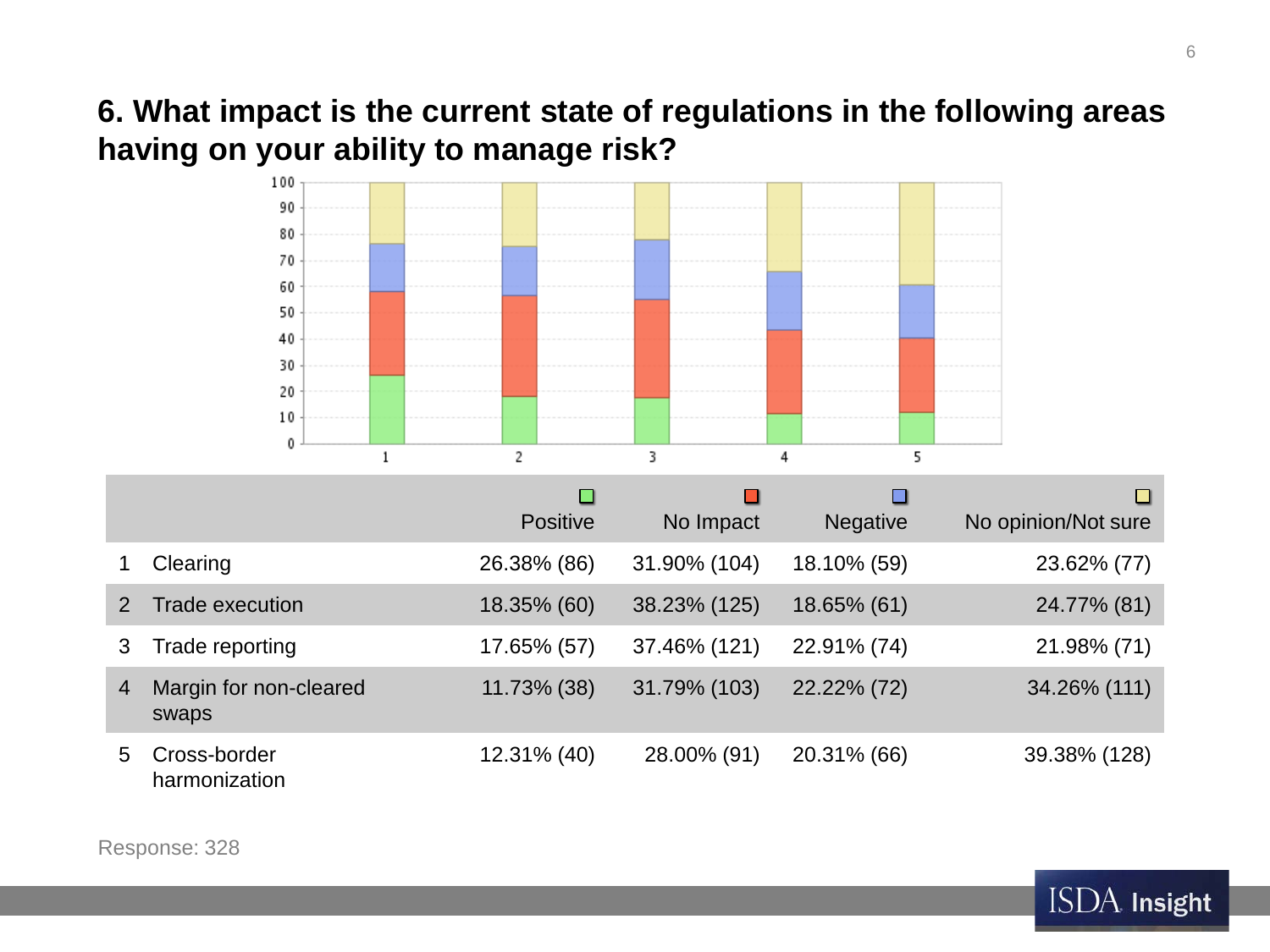# **7. What impact will new electronic trade execution requirements for OTC derivatives in the US and Europe have on the following areas?**



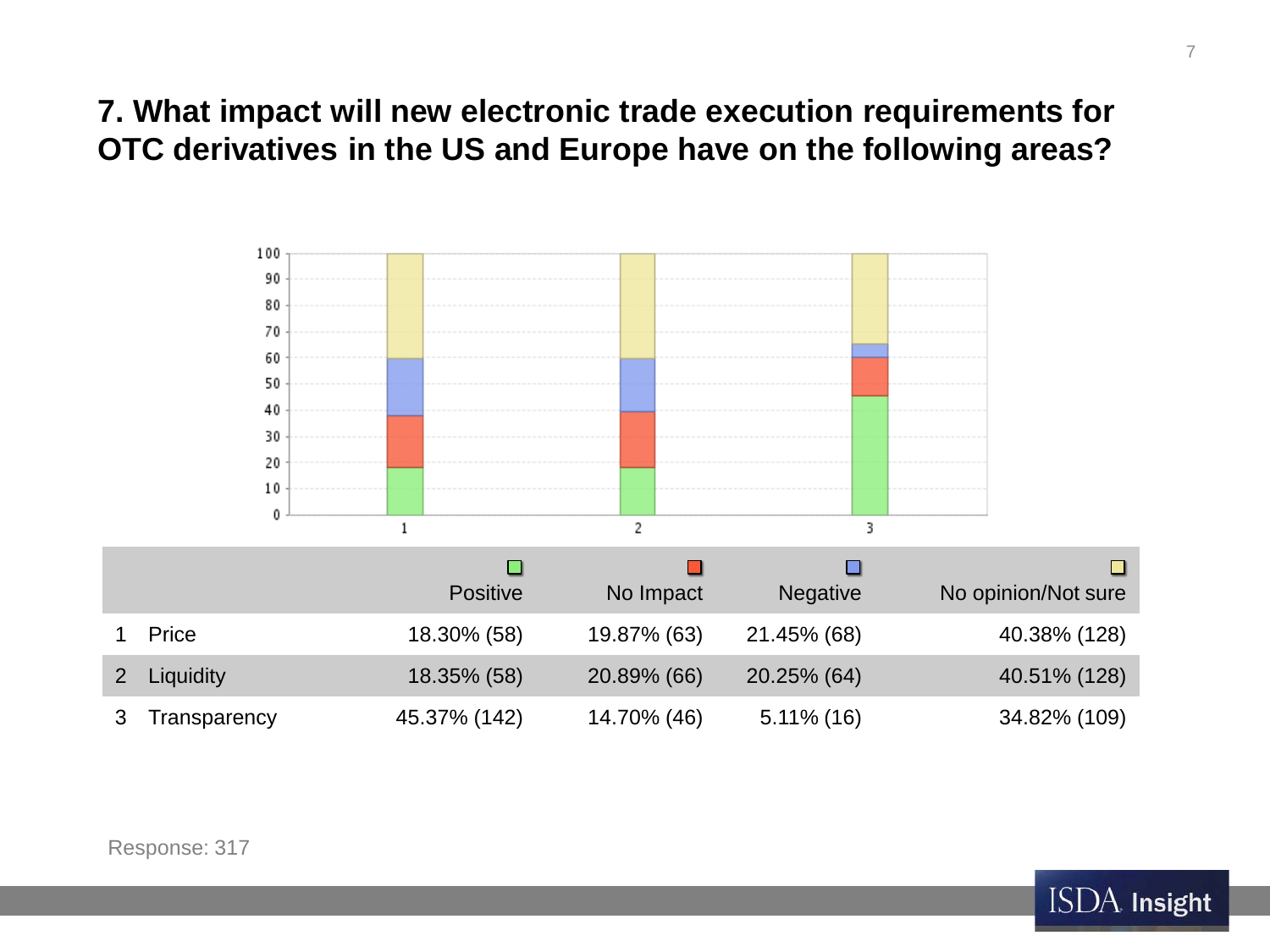**8. Do you agree or disagree that market fragmentation is occurring along geographic lines as a result of the regulatory framework being put into place in key jurisdictions?**



| $\Box$ 1 - Yes, the market is fragmenting |              | 52.72% (165) $\Box$ 2 - No, the market is not<br>fragmenting | $5.75\%$ (18) |
|-------------------------------------------|--------------|--------------------------------------------------------------|---------------|
| $\Box$ 3 - No opinion/Not sure            | 41.53% (130) |                                                              |               |

www.clicktools.com

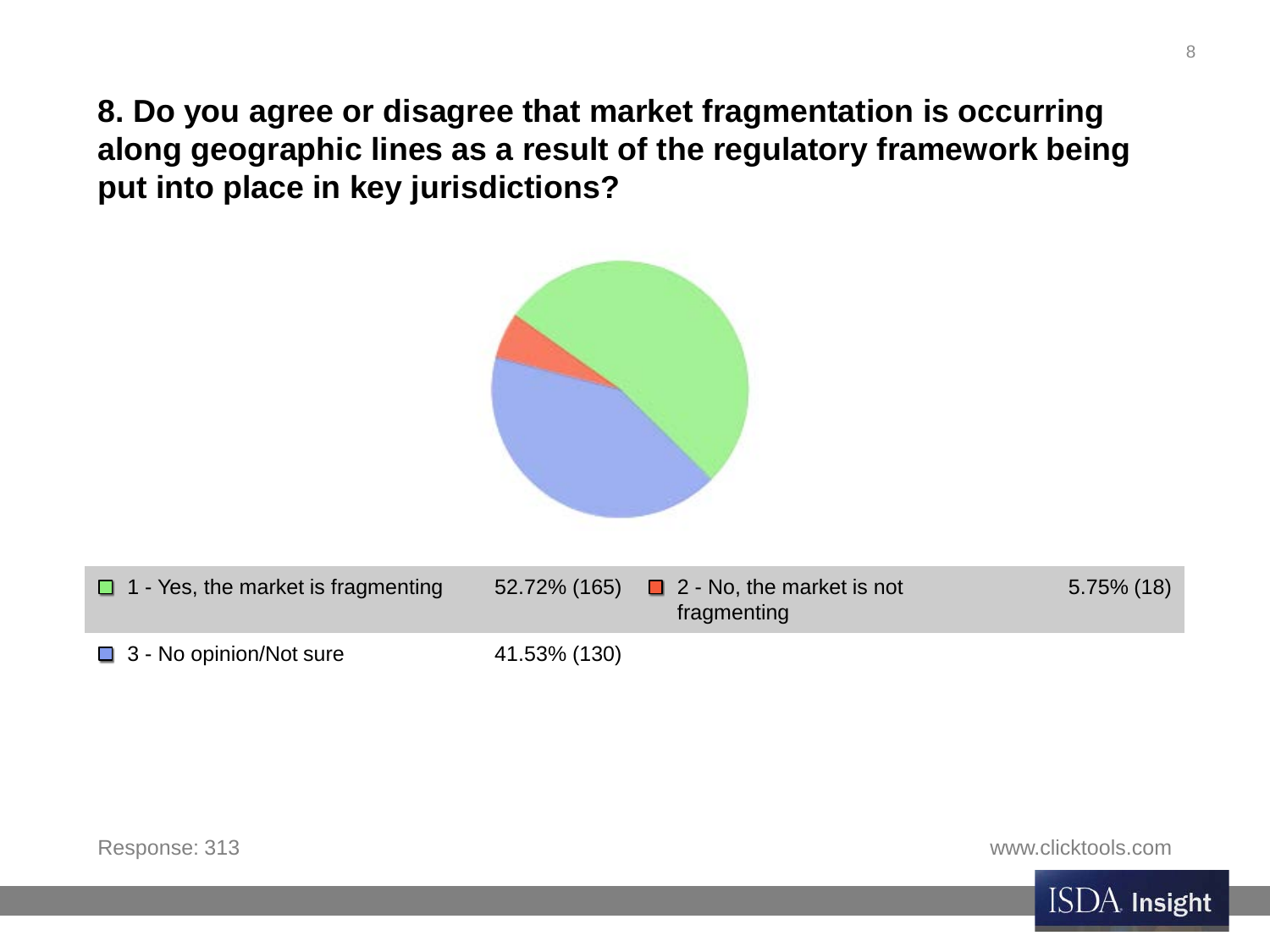**9. If you believe that market fragmentation is occurring, then what impact, if any, is it having on your firm's ability to manage risk?**



| $\Box$ 1 - Strong negative impact | 2.45% (4) $\Box$ 2 - Negative impact        | 52.15% (85)   |
|-----------------------------------|---------------------------------------------|---------------|
| $\Box$ 3 - No impact              | 25.15% (41) $\Box$ 4 - Positive impact      | $6.13\%$ (10) |
| $\Box$ 5 - Strong positive impact | $0.61\%$ (1) $\Box$ 6 - No opinion/Not sure | 13.50% (22)   |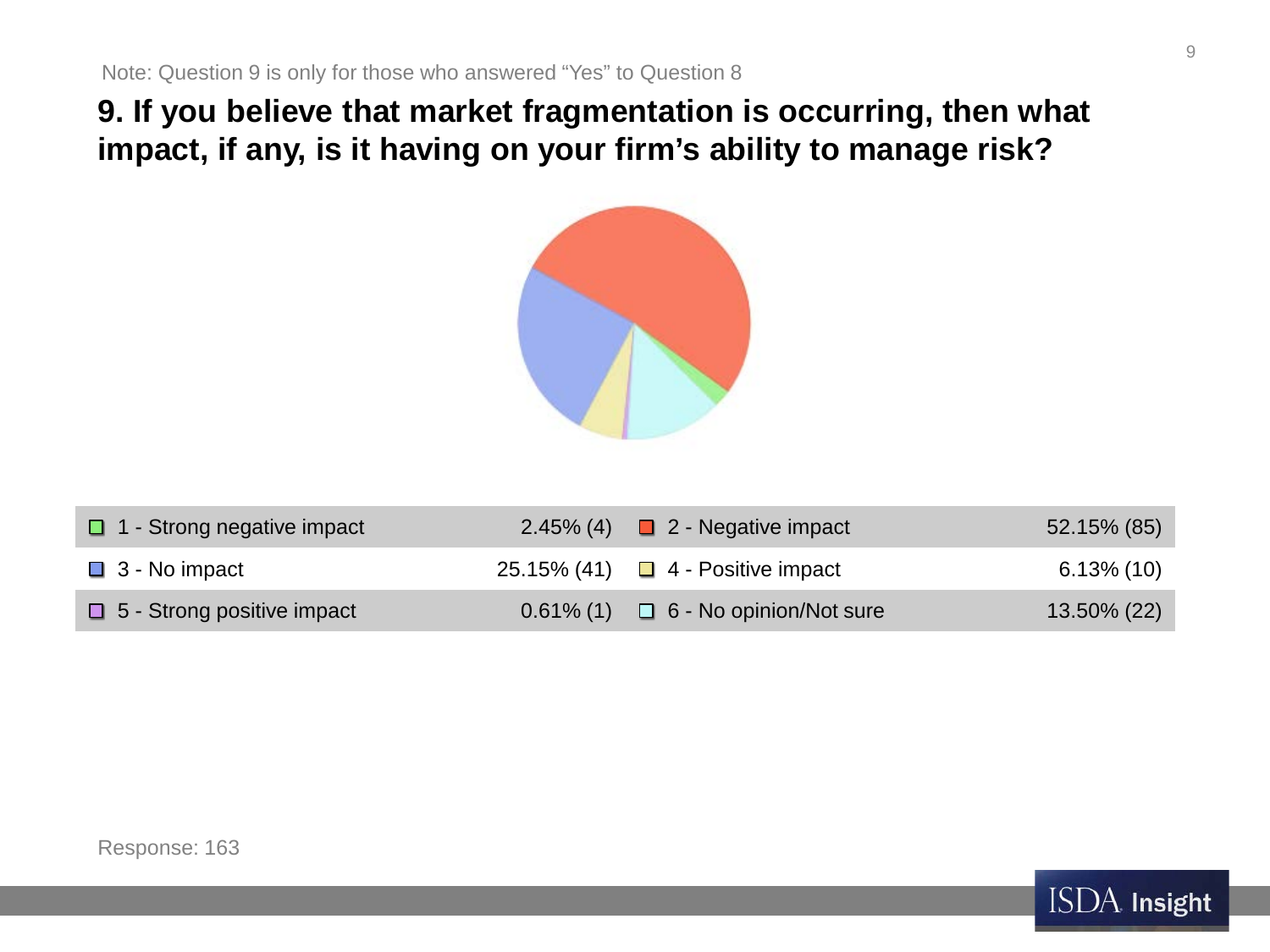**10. How important are OTC derivatives (whether cleared or noncleared) to your firm's risk management strategy?**



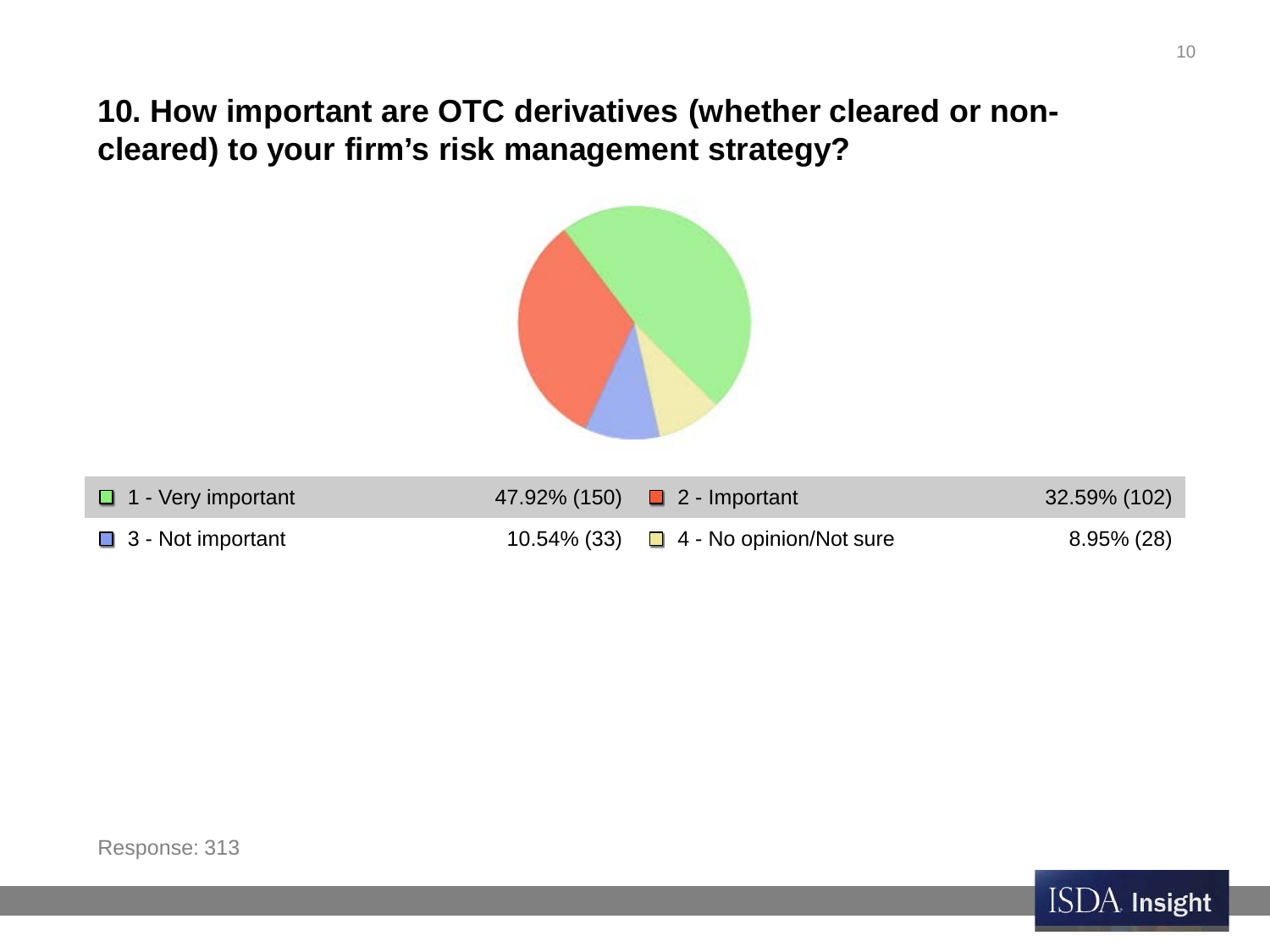# **11. In what ways are derivatives important to your firm's business and investment decision-making? (Please check all that apply)**





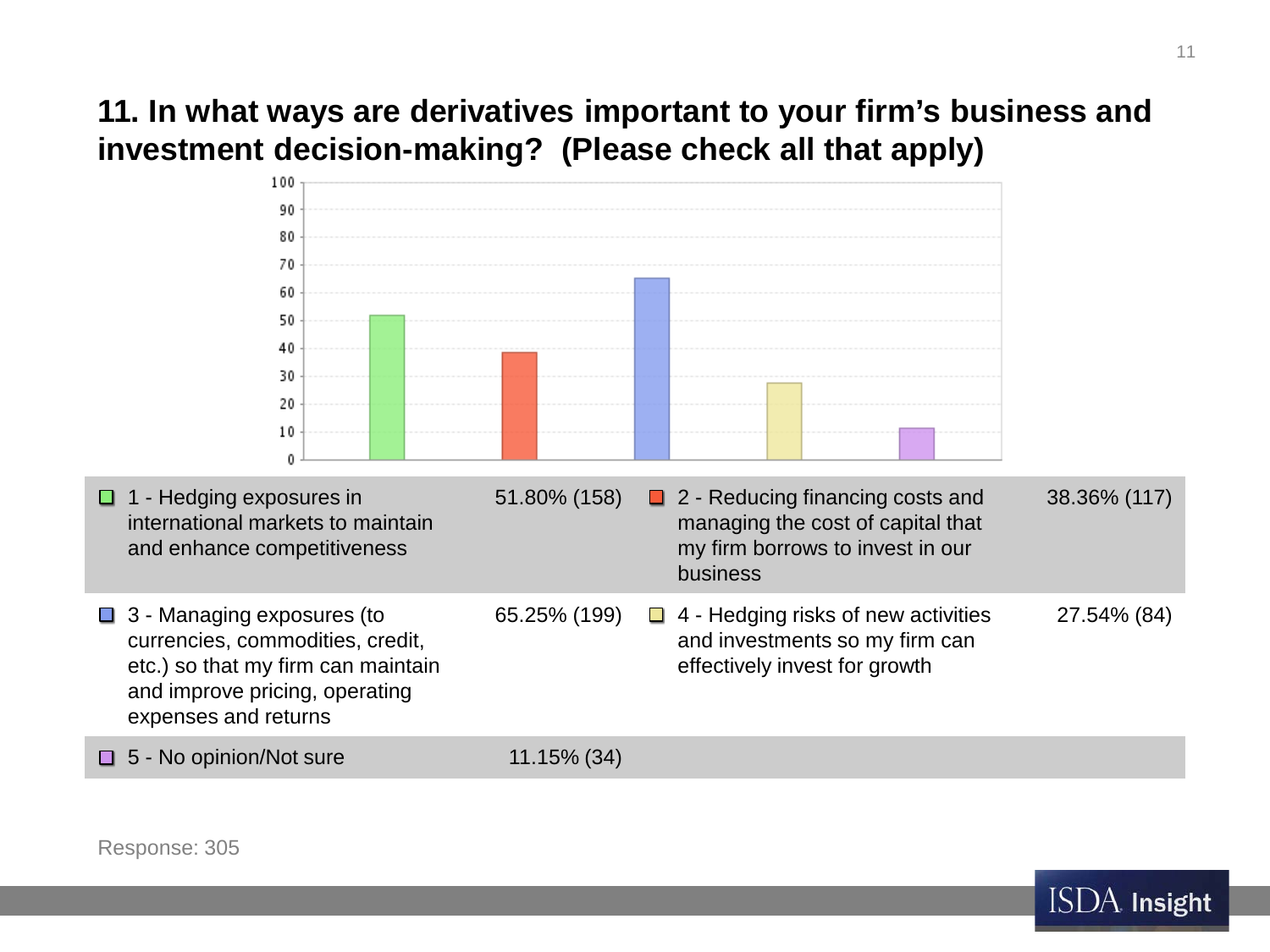# **12. What are your biggest concerns regarding your ability to use derivatives to manage risk? (Please check all that apply)**